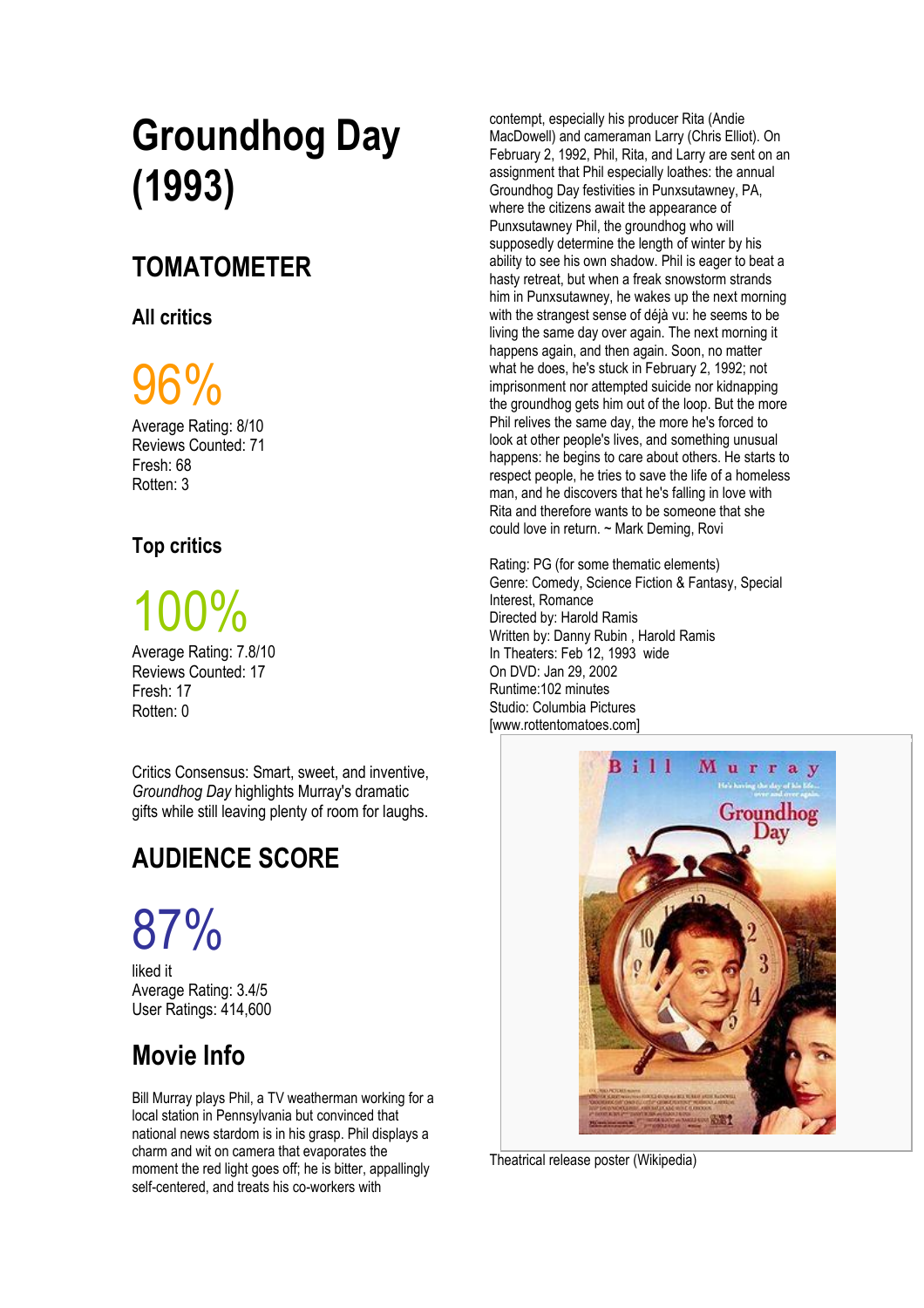## *Groundhog Day* **(film)**

From Wikipedia, the free encyclopedia

*Groundhog Day* is a 1993 American [fantasy](https://en.wikipedia.org/wiki/Fantasy_film)[comedy](https://en.wikipedia.org/wiki/Comedy_film) film directed by [Harold Ramis,](https://en.wikipedia.org/wiki/Harold_Ramis) starring [Bill Murray,](https://en.wikipedia.org/wiki/Bill_Murray) [Andie MacDowell,](https://en.wikipedia.org/wiki/Andie_MacDowell) and [Chris](https://en.wikipedia.org/wiki/Chris_Elliott)  [Elliott.](https://en.wikipedia.org/wiki/Chris_Elliott) It was written by Ramis and [Danny Rubin,](https://en.wikipedia.org/wiki/Danny_Rubin) based on a story by Rubin.

Murray plays Phil Connors, an arrogant [Pittsburgh](https://en.wikipedia.org/wiki/Pittsburgh) TV weatherman who, during an assignment covering the annual [Groundhog](https://en.wikipedia.org/wiki/Groundhog_Day)  [Day](https://en.wikipedia.org/wiki/Groundhog_Day) event in [Punxsutawney, Pennsylvania,](https://en.wikipedia.org/wiki/Punxsutawney,_Pennsylvania) finds himself in a [time loop,](https://en.wikipedia.org/wiki/Time_loop) repeating the same day again and again. After indulging in [hedonism](https://en.wikipedia.org/wiki/Hedonism) and committing [suicide](https://en.wikipedia.org/wiki/Suicide) numerous times, he begins to re-examine his life and priorities.

In 2006, the film was added to the United States National [Film Registry](https://en.wikipedia.org/wiki/National_Film_Registry) as being deemed "culturally, historically, or aesthetically significant". A stage [musical](https://en.wikipedia.org/wiki/Groundhog_Day_(musical)) version of the film premiered in 2016.

### **Plot**

During his nightly TV weather forecast on February 1, [meteorologist](https://en.wikipedia.org/wiki/Meteorology) Phil Connors [\(Bill](https://en.wikipedia.org/wiki/Bill_Murray)  [Murray\)](https://en.wikipedia.org/wiki/Bill_Murray) confidently

reassures [Pittsburgh](https://en.wikipedia.org/wiki/Pittsburgh,_Pennsylvania) viewers that an approaching winter storm will miss western Pennsylvania completely. He then sets off with [news producer](https://en.wikipedia.org/wiki/News_producer) Rita Hanson [\(Andie](https://en.wikipedia.org/wiki/Andie_MacDowell)  [MacDowell\)](https://en.wikipedia.org/wiki/Andie_MacDowell) and [cameraman](https://en.wikipedia.org/wiki/Camera_operator) Larry [\(Chris Elliott\)](https://en.wikipedia.org/wiki/Chris_Elliott) for [Punxsutawney, Pennsylvania](https://en.wikipedia.org/wiki/Punxsutawney,_Pennsylvania) to cover the next morning's [Groundhog Day](https://en.wikipedia.org/wiki/Groundhog_Day) festivities. Phil makes no secret of his contempt for the assignment, the small town, and the "hicks" who live there.

On February 2, Phil awakens at his Punxsutawney [bed & breakfast](https://en.wikipedia.org/wiki/Bed_%26_breakfast) to [Sonny &](https://en.wikipedia.org/wiki/Sonny_%26_Cher)  [Cher's](https://en.wikipedia.org/wiki/Sonny_%26_Cher) ["I Got You Babe"](https://en.wikipedia.org/wiki/I_Got_You_Babe) on the clock radio and the declaration, "It's Groundhog Day!" He tapes a half-hearted report on [Punxsutawney Phila](https://en.wikipedia.org/wiki/Punxsutawney_Phil)nd the town's festivities. Rita wants to stay and cover some of the other events, but Phil wants to return to Pittsburgh immediately. The blizzard—the one that Phil predicted would miss the area—resolves the issue by blanketing the region in snow, stranding them in Punxsutawney.

The next morning, Phil awakens once again to "I Got You Babe", and the same "It's Groundhog

Day!" announcement. Strangely, there is no snow on the ground; and the day's events repeat exactly as the day before, to the smallest detail. The following day is another identical repetition; Phil is trapped in a [time loop,](https://en.wikipedia.org/wiki/Time_loop) repeating Groundhog Day over and over. No matter how he varies his routine, trying to break the loop, he awakens every morning to "I Got You Babe" and yet another rerun of Groundhog Day. With no obvious way out—and apparently nothing to lose—he passes the endless, identical days with drunken binges, reckless driving adventures, and [one-night stands.](https://en.wikipedia.org/wiki/One-night_stand) He also finds himself increasingly attracted to Rita, but she rejects all of his various seduction schemes.

As Phil sinks into a progressively deeper [depression,](https://en.wikipedia.org/wiki/Major_depressive_disorder) his morning report becomes increasingly cynical and sarcastic ("this is one time where television really fails to capture the true excitement of a large squirrel predicting the weather"), until one day he snaps. He drives off with Punxsutawney Phil, leading police on a wild vehicle chase ("Don't drive angry!" he advises Phil) before plunging to his death off a high overlook—only to awaken yet again on Groundhog Day morning, listening to "I Got You Babe". More suicide attempts, using every method he can imagine, end in exactly the same way. In desperation, Phil confides in Rita, telling her the whole story, and convincing her by correctly predicting each trivial incident as it is about to occur. After a happy day together, they fall asleep in Phil's bed; but Phil, to his dismay, awakens alone yet again to the strains of "I Got You Babe", still trapped in the time loop.

At last, Phil realizes that the interminable daily repetition, and his intimate knowledge of every detail of the day's events, can be put to constructive use. He learns to play the piano, sculpt ice, and speak French (or another language in some foreign-language versions) from local instructors. His report of the Groundhog Day celebration becomes so eloquent that all the other reporters turn their microphones to him. After a lifetime of selfabsorption, he begins addressing the needs of others. When a homeless man dies despite his best efforts to save him, he begins averting disasters that he stood by and watched many times before. He befriends the townspeople he once shunned and, with the benefit of his unique hindsight, helps some of them through personal crises and steers others toward better decisions.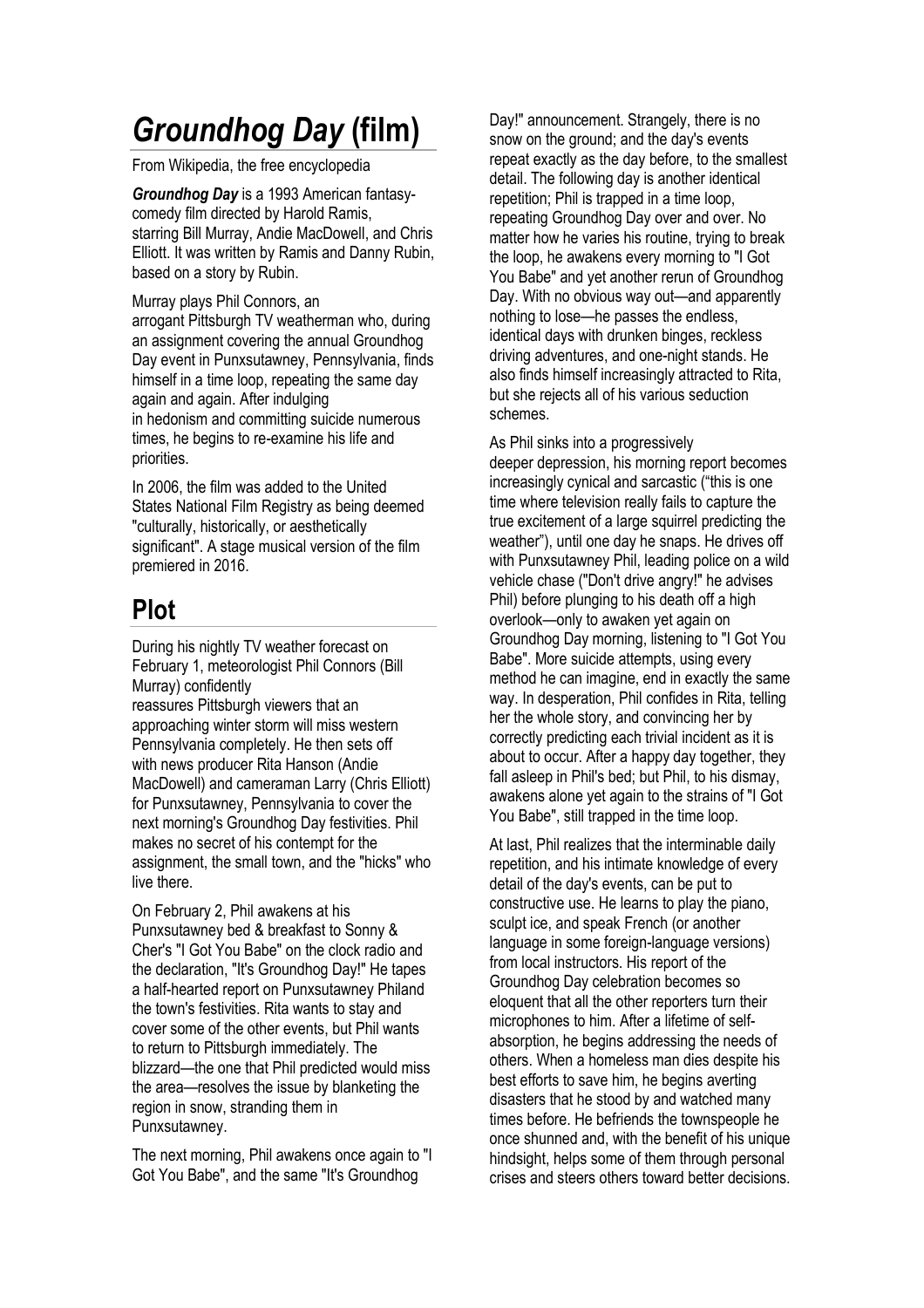Rita notices his seemingly "overnight" transformation, and is impressed. That evening at the town's Groundhog Day dinner-dance, she "wins" Phil with the high bid at the charity bachelor auction. Phil makes a beautiful snow sculpture of Rita's face, and tells her that no matter what happens, even if he is doomed to continue awakening alone each morning forever, he wants her to know that he is finally happy, because he loves her.

In the morning, "I Got You Babe" is playing on the radio—but the snow is still on the ground, and Rita is still beside him. At last, it is February 3! After Phil explains to Rita why he fell asleep on her the previous night ("It was the end of a *very* long day"), they walk hand in hand through the peaceful, snow-covered town. "It's so beautiful," Phil says. "Let's live here!"

#### **Cast**



Andie MacDowell with groundhog, 2008

- [Bill Murray](https://en.wikipedia.org/wiki/Bill_Murray) as Phil Connors
- [Andie MacDowell](https://en.wikipedia.org/wiki/Andie_MacDowell) as Rita Hanson
- [Chris Elliott](https://en.wikipedia.org/wiki/Chris_Elliott) as Larry the camera man
- [Stephen Tobolowsky](https://en.wikipedia.org/wiki/Stephen_Tobolowsky) as Ned Ryerson
- [Brian Doyle-Murray](https://en.wikipedia.org/wiki/Brian_Doyle-Murray) as Buster Green
- [Angela Paton](https://en.wikipedia.org/wiki/Angela_Paton) as Mrs. Lancaster
- [Rick Ducommun](https://en.wikipedia.org/wiki/Rick_Ducommun) as Gus
- [Rick Overton](https://en.wikipedia.org/wiki/Rick_Overton) as Ralph
- [Robin Duke](https://en.wikipedia.org/wiki/Robin_Duke) as Doris the waitress
- [Marita Geraghty](https://en.wikipedia.org/wiki/Marita_Geraghty) as Nancy Taylor
- [Harold Ramis](https://en.wikipedia.org/wiki/Harold_Ramis) as Neurologist
- [Willie Garson](https://en.wikipedia.org/wiki/Willie_Garson) as Phil's Asst. Kenny
- [Ken Hudson Campbell](https://en.wikipedia.org/wiki/Ken_Hudson_Campbell) as man in hallway
- [Richard Henzel](https://en.wikipedia.org/wiki/Richard_Henzel) as D.J. #1
- Rob Riley as D.J. #2
- [David Pasquesi](https://en.wikipedia.org/wiki/David_Pasquesi) as Psychiatrist
- [Hynden Walch](https://en.wikipedia.org/wiki/Hynden_Walch) as Debbie the bride
- [Michael Shannon](https://en.wikipedia.org/wiki/Michael_Shannon) as Fred the groom
- [Eric Saiet](https://en.wikipedia.org/wiki/Eric_Saiet) as Buster's son

Peggy Roeder as the piano teacher

### **Production**

Prior to Murray's casting, [Tom](https://en.wikipedia.org/wiki/Tom_Hanks)  [Hanks](https://en.wikipedia.org/wiki/Tom_Hanks) and [Michael Keaton](https://en.wikipedia.org/wiki/Michael_Keaton) turned down the lead role. In the original screenplay by [Danny](https://en.wikipedia.org/wiki/Danny_Rubin)  [Rubin,](https://en.wikipedia.org/wiki/Danny_Rubin) the story line began [mid-narrative](https://en.wikipedia.org/wiki/In_medias_res) with Phil already inexplicably trapped in the time loop, and ended with his suicide, only to awaken on the morning of February 2 once again. In that version, Rita eventually confessed to being trapped in a time loop of her own. Many critical script alterations were written as filming progressed, according to [Stephen Tobolowsky,](https://en.wikipedia.org/wiki/Stephen_Tobolowsky) who played Ned Ryerson. "When I got the part, it was still kind of a mediocre Bill Murray movie," he said. "You know, Bill Murray, with no consequences, in comic situations ... It wasn't until we got into the shooting that everything turned on its head. And it became not only a good movie, not only a great movie, but a classic."

During filming, Ramis and Murray's longtime collaboration and friendship ended abruptly, without public explanation. Except for a few words at a wake, and later at a bar mitzvah, the two men did not speak for almost 20 years after the film's release. Murray finally initiated a reconciliation—at the suggestion of his brother only after Ramis entered the final stages of his terminal illness.



Tip Top Bistro, established at the site of the fictional Tip Top Cafe

#### in Woodstock

The film was shot in [Woodstock, Illinois,](https://en.wikipedia.org/wiki/Woodstock,_Illinois) 60 miles (97 kilometres) northwest of [Chicago](https://en.wikipedia.org/wiki/Chicago) near the [Wisconsin](https://en.wikipedia.org/wiki/Wisconsin) border, because Punxsutawney "didn't have a town center that looked good on camera", according to Ramis, and because Punxsutawney's remote location magnified the logistical problems and expense of filming there. Punxsutawney officials, miffed that their town had been passed over, refused to allow the real Punxsutawney Phil to appear in the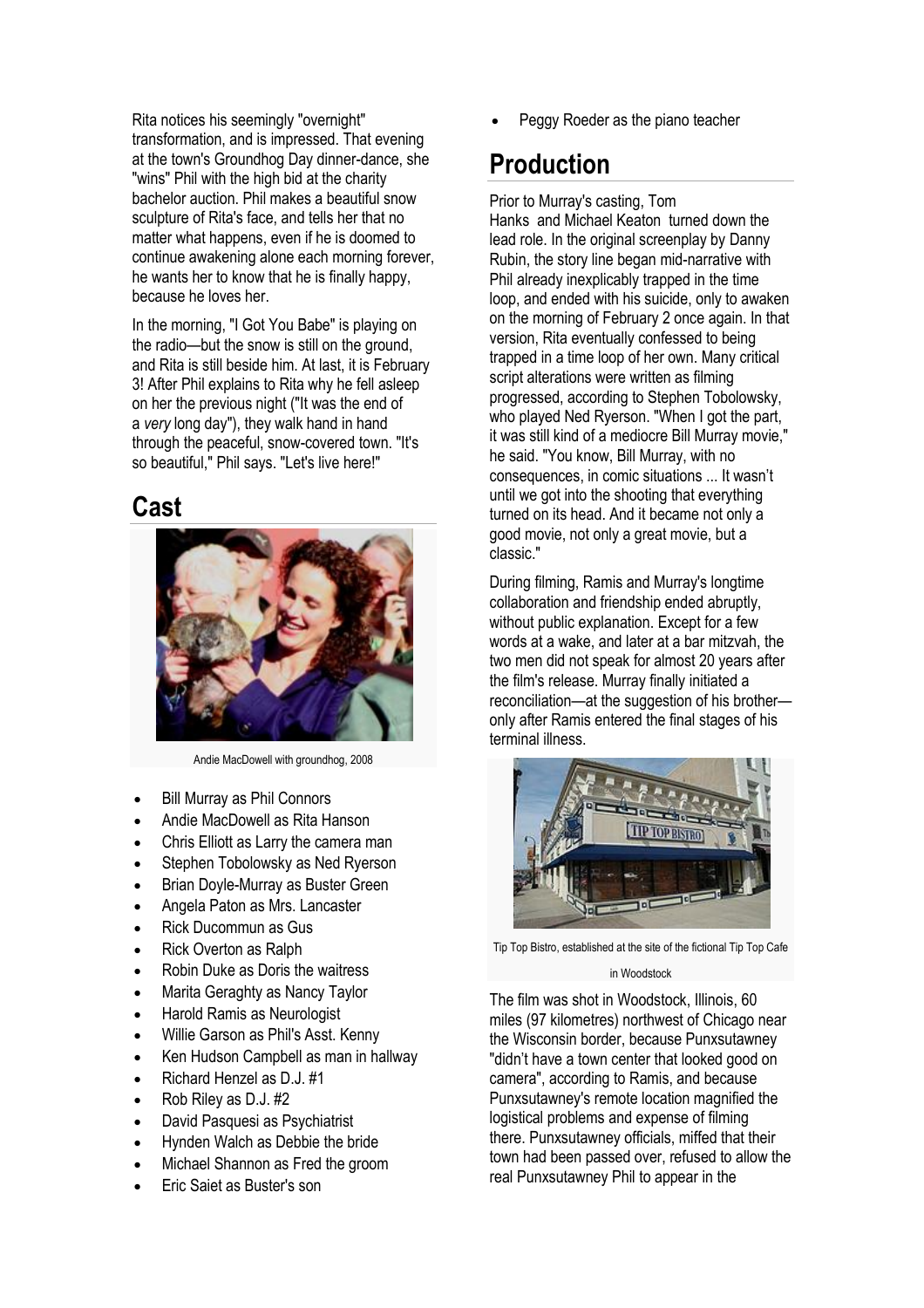movie, but sent representatives to Woodstock to make sure the ceremony was being depicted accurately. (Punxsutawney's actual Groundhog Day celebration is held not in the town itself, but in a clearing atop a wooded hill called [Gobbler's](https://en.wikipedia.org/wiki/Gobbler%27s_Knob)  [Knob,](https://en.wikipedia.org/wiki/Gobbler%27s_Knob) about 2 miles (3.2 kilometres) southeast of Punxsutawney.)



The "Cherry Street Inn", actually a private home at the time of

filming, and actually on Fremont Street

Punxsutawney Phil was played by a series of groundhogs collectively known as Scooter. "[The animals] hated my guts from day one," said Murray, who was bitten twice during shooting, severely enough that he was forced to undergo precautionary [rabies immunization](https://en.wikipedia.org/wiki/Rabies_vaccine) afterward.

The Tip Top Cafe, where many indoor scenes took place, was a set created for the film; but it became an actual restaurant, the Tip Top Bistro, following the movie's success. Later, it became a coffee and Italian ice cream shop, and after that a fried chicken outlet. The Cherry Street Inn, the [Queen Anne-](https://en.wikipedia.org/wiki/Queen_Anne_style_architecture)[Victorian](https://en.wikipedia.org/wiki/Victorian_architecture) bed & breakfast where Murray's character stayed, was a private home at the time of filming. Today, it is an actual bed & breakfast.

Since 1992, Woodstock has staged an annual Groundhog Day festival, featuring a dinner dance, free screenings of the movie, and a walking tour of the opera house, bowling alley, movie theatre, Moose Lodge (site of the dinner dance scene), piano teacher's house, Cherry Street Inn, and other locations from the film.

#### **Time loop duration speculations**

Estimates regarding how long Phil supposedly remains trapped in the loop, in real time, vary widely. During filming, Ramis, who was a [Buddhist,](https://en.wikipedia.org/wiki/Buddhism) observed that according to Buddhist doctrine, it takes 10,000 years for a soul to evolve to its next level. Therefore, he said, in a spiritual sense, the entire arc of *Groundhog Day* spans 10,000 years. In the DVD commentary, Ramis estimated a real-time

duration of 10 years. Later, Ramis told a reporter, "I think the 10-year estimate is too short. It takes at least 10 years to get good at anything, and allotting for the down time and misguided years he spent, it had to be more like 30 or 40 years." In an interview with Rubin, conducted by Ryan Gilbey in 2003, Rubin says, »... Ultimately it became this weird political issue because if you asked the studio, 'How long was the repetition? ', they'd say, 'Two weeks. ' But the point of the movie to me was that you had to feel you were enduring something that was going on for a long time. It's not like a sitcom where the problem is solved after 22 1/2 minutes. For me it had to be – I don't know. A hundred years. A lifetime.« Gilbey writes, »Ramis maintains that the original script had specified that Phil was stuck for 10,000 years because of the significance of that timespan in Buddhist teaching, but Rubin denies this. 'Harold likes that allusion,' he says, 'And it's good for the legend of the film because of the Buddhist connection. However, that wasn't on my mind." [Ryan Gilbey, "Groundhog Day", bfi Publishing, 2003] In 2014, the website WhatCulture combined various time duration assumptions and estimated that Phil spent a total of 12,395 days—just under 34 years reliving Groundhog Day.

### **Soundtrack**

Soundtrack Available on [Epic Soundtrack](https://en.wikipedia.org/wiki/Epic_Records)

- *Weatherman* (end title): Written by [George](https://en.wikipedia.org/wiki/George_Fenton)  [Fenton](https://en.wikipedia.org/wiki/George_Fenton) and [Harold Ramis.](https://en.wikipedia.org/wiki/Harold_Ramis) Produced by [George Fenton.](https://en.wikipedia.org/wiki/George_Fenton) Performed by [Delbert](https://en.wikipedia.org/wiki/Delbert_McClinton)  [McClinton.](https://en.wikipedia.org/wiki/Delbert_McClinton) Courtesy of [Curb Records](https://en.wikipedia.org/wiki/Curb_Records)
- *Clouds* (score)
- *[I Got You Babe:](https://en.wikipedia.org/wiki/I_Got_You_Babe)* Written by [Sonny Bono.](https://en.wikipedia.org/wiki/Sonny_Bono) Performed by [Sonny & Cher.](https://en.wikipedia.org/wiki/Sonny_%26_Cher) Courtesy of [ATCO Records](https://en.wikipedia.org/wiki/ATCO_Records) by arrangement with Warner Special Products, and released as a promotional single with "*Take Me Round Again*" written by George Fenton, performed by Susie Stevens, as B-side.
- *Quartet No.1 in D - The Groundhog* (uncredited music): performed by Bruce Dukov, Sheldon Sanov, Pam Goldsmith, Dennis Karmayzn
- *Take Me Round Again*Written and produced by [George Fenton.](https://en.wikipedia.org/wiki/George_Fenton) Performed by [Susie Stevens](https://en.wikipedia.org/w/index.php?title=Susie_Stevens&action=edit&redlink=1)
- *Drunks* (score)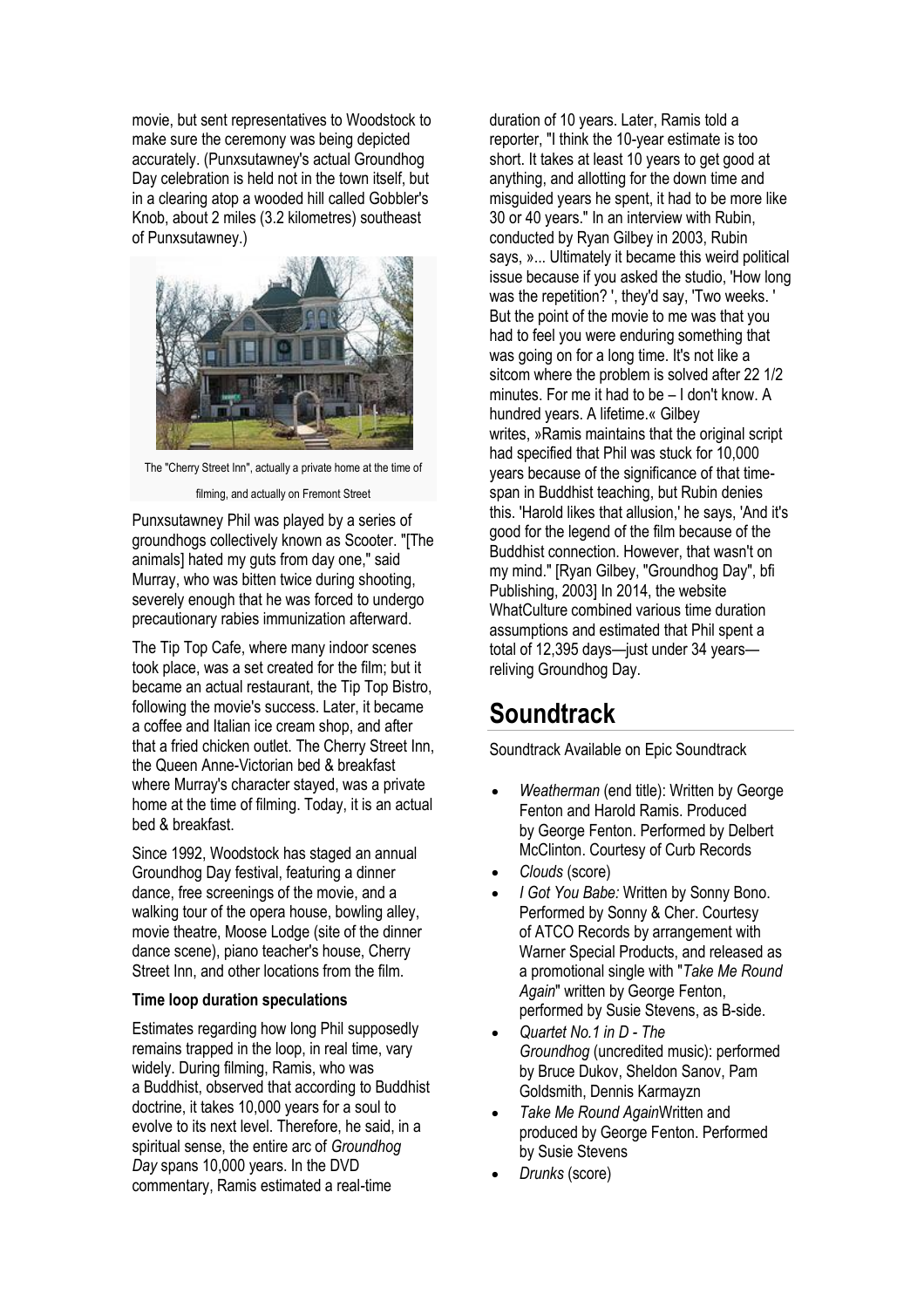- *[Pennsylvania Polka:](https://en.wikipedia.org/w/index.php?title=Pennsylvania_Polka&action=edit&redlink=1)* Written by [Lester](https://en.wikipedia.org/w/index.php?title=Lester_Lee&action=edit&redlink=1)  [Lee](https://en.wikipedia.org/w/index.php?title=Lester_Lee&action=edit&redlink=1) & [Zeke Manners.](https://en.wikipedia.org/wiki/Zeke_Manners) Performed by [Frankie](https://en.wikipedia.org/wiki/Frankie_Yankovic)  [Yankovic.](https://en.wikipedia.org/wiki/Frankie_Yankovic) Courtesy of [Columbia](https://en.wikipedia.org/wiki/Columbia_Records)  [Records](https://en.wikipedia.org/wiki/Columbia_Records) by arrangement with Sony Music Licensing
- *You Like Boats But Not The Ocean* (score)
- *Phil Getz The Girl* (score)
- *Phil Steals The Money* (score)
- *[You Don't Know Me:](https://en.wikipedia.org/wiki/You_Don%27t_Know_Me_(Eddy_Arnold_song))* Written by [Eddy](https://en.wikipedia.org/wiki/Eddy_Arnold)  [Arnold](https://en.wikipedia.org/wiki/Eddy_Arnold) & [Cindy Walker.](https://en.wikipedia.org/wiki/Cindy_Walker) Performed by [Ottmar Liebert](https://en.wikipedia.org/wiki/Ottmar_Liebert) and [Luna Negra](https://en.wikipedia.org/wiki/Luna_Negra) (film version: [Ray Charles\)](https://en.wikipedia.org/wiki/Ray_Charles)
- *The Kidnap And The Quarry* (score)
- *Sometimes People Just Die* (score)
- *Eighteenth Variation* from *[Rhapsody on a](https://en.wikipedia.org/wiki/Rhapsody_on_a_Theme_of_Paganini)  [Theme of Paganini:](https://en.wikipedia.org/wiki/Rhapsody_on_a_Theme_of_Paganini)* Written by [Sergei](https://en.wikipedia.org/wiki/Sergei_Rachmaninoff)  [Rachmaninoff.](https://en.wikipedia.org/wiki/Sergei_Rachmaninoff) Performed by Elizabeth **Buccheri**
- Medley: *Phil's Piano Solo* / *Eighteenth Variation* from *Rapsodie on a Theme of Paganini*: Written, produced and performed by [Terry Fryer](https://en.wikipedia.org/w/index.php?title=Terry_Fryer&action=edit&redlink=1)
- *The Ice Sculpture* (score)
- *A New Day* (score)
- *[Almost Like Being In Love:](https://en.wikipedia.org/wiki/Almost_Like_Being_In_Love)* Written by [Alan](https://en.wikipedia.org/wiki/Alan_Jay_Lerner)  [Jay Lerner](https://en.wikipedia.org/wiki/Alan_Jay_Lerner) & [Frederick Loewe.](https://en.wikipedia.org/wiki/Frederick_Loewe) Performed by [Nat King Cole.](https://en.wikipedia.org/wiki/Nat_King_Cole) Courtesy of [Capitol](https://en.wikipedia.org/wiki/Capitol_Records)  [Records](https://en.wikipedia.org/wiki/Capitol_Records) by arrangement with Cema Special Markets
- *La Bourée du clibataire* by [Jacques](https://en.wikipedia.org/wiki/Jacques_Brel)  [Brel](https://en.wikipedia.org/wiki/Jacques_Brel) (not included on soundtrack album)

#### **Reception**

The film was released to generally favorable reviews, holding a score of 72 out of 100 at Metacritic. [Owen Gleiberman](https://en.wikipedia.org/wiki/Owen_Gleiberman) of *[Entertainment](https://en.wikipedia.org/wiki/Entertainment_Weekly)  [Weekly](https://en.wikipedia.org/wiki/Entertainment_Weekly)* gave it a B– and [Desson Howe](https://en.wikipedia.org/wiki/Desson_Howe) of *[The](https://en.wikipedia.org/wiki/The_Washington_Post)  [Washington Post](https://en.wikipedia.org/wiki/The_Washington_Post)* noted that even though the film is a good Bill Murray vehicle, "'Groundhog' will never be designated a national film treasure by the Library of Congress". Nonetheless, the film was selected by the [National Film Preservation](https://en.wikipedia.org/wiki/National_Film_Preservation_Board)  [Board](https://en.wikipedia.org/wiki/National_Film_Preservation_Board) for preservation in the [Library of](https://en.wikipedia.org/wiki/Library_of_Congress)  [Congress](https://en.wikipedia.org/wiki/Library_of_Congress) in 2006.

Among positive reviews, Janet Maslin of *[The](https://en.wikipedia.org/wiki/The_New_York_Times)  [New York Times](https://en.wikipedia.org/wiki/The_New_York_Times)* called it "a particularly witty and resonant comedy" and Hal Hinson of *The Washington Post* called it "the best American comedy since 'Tootsie.'". It was a solid performer in its initial release, grossing \$70.9 million

in [North America](https://en.wikipedia.org/wiki/North_America) and ranking [13th among films](https://en.wikipedia.org/wiki/1993_in_film)  [released in 1993.](https://en.wikipedia.org/wiki/1993_in_film) It was nominated for the [Hugo](https://en.wikipedia.org/wiki/Hugo_Award_for_Best_Dramatic_Presentation)  [Award for Best Dramatic Presentation,](https://en.wikipedia.org/wiki/Hugo_Award_for_Best_Dramatic_Presentation) but lost to *[Jurassic Park](https://en.wikipedia.org/wiki/Jurassic_Park_(film))*.

*Groundhog Day* holds a 96% "Certified Fresh" rating on [Rotten Tomatoes.](https://en.wikipedia.org/wiki/Rotten_Tomatoes) The site's consensus reads "Smart, sweet, and inventive, *Groundhog Day* highlights Murray's dramatic gifts while still leaving plenty of room for laughs". The film is regarded as a contemporary classic. [Roger Ebert](https://en.wikipedia.org/wiki/Roger_Ebert) revisited it in his "Great Movies" series. After giving it a threestar rating in his original review, Ebert acknowledged in his "Great Movies" essay that, like many viewers, he had initially underestimated the film's many virtues and only came to truly appreciate it through repeated viewings.

The film is number 32 on [Bravo's](https://en.wikipedia.org/wiki/Bravo_(US_TV_channel)) "100 Funniest Movies". In *[Total Film](https://en.wikipedia.org/wiki/Total_Film)*'s 1990s special issue, *Groundhog Day* was deemed the best film of 1993 (the year that saw the release of *[Schindler's List](https://en.wikipedia.org/wiki/Schindler%27s_List)*, *[The Piano](https://en.wikipedia.org/wiki/The_Piano)*, *[A Perfect](https://en.wikipedia.org/wiki/A_Perfect_World)  [World](https://en.wikipedia.org/wiki/A_Perfect_World)* and *[The Fugitive](https://en.wikipedia.org/wiki/The_Fugitive_(1993_film))*). In 2000, readers of *Total Film* voted it the seventh greatest comedy film of all time. The Writers [Guild of](https://en.wikipedia.org/wiki/Writers_Guild_of_America)  [America](https://en.wikipedia.org/wiki/Writers_Guild_of_America) ranked the [screenplay](https://en.wikipedia.org/wiki/Screenplay) #27 on their list of 101 Greatest Screenplays ever written. In 2009, American literary theorist [Stanley](https://en.wikipedia.org/wiki/Stanley_Fish)  [Fish](https://en.wikipedia.org/wiki/Stanley_Fish) named the film as among the ten best American films ever.

#### **Awards**

- [British Comedy Awards](https://en.wikipedia.org/wiki/British_Comedy_Awards) 1993 (Comedy Film)
- [Saturn Award for Best Actress \(Film\)](https://en.wikipedia.org/wiki/Saturn_Award_for_Best_Actress_(Film)) (Andie MacDowell, for playing Rita)

In June 2008, AFI revealed its "Ten Top Ten" the best ten films in ten "classic" American film genres—after polling over 1,500 people from the creative community. *Groundhog Day* was acknowledged as the eighth best film in the fantasy genre.

The film is recognized by [American Film](https://en.wikipedia.org/wiki/American_Film_Institute)  [Institute](https://en.wikipedia.org/wiki/American_Film_Institute) in these lists:

- $\bullet$  [AFI's 100 Years...100 Laughs](https://en.wikipedia.org/wiki/AFI%27s_100_Years...100_Laughs)  $-$  #34
- [AFI's 100 Years...100 Passions](https://en.wikipedia.org/wiki/AFI%27s_100_Years...100_Passions) Nominated
- [AFI's 100 Years...100 Movies \(10th](https://en.wikipedia.org/wiki/AFI%27s_100_Years...100_Movies_(10th_Anniversary_Edition))  [Anniversary Edition\)](https://en.wikipedia.org/wiki/AFI%27s_100_Years...100_Movies_(10th_Anniversary_Edition)) – Nominated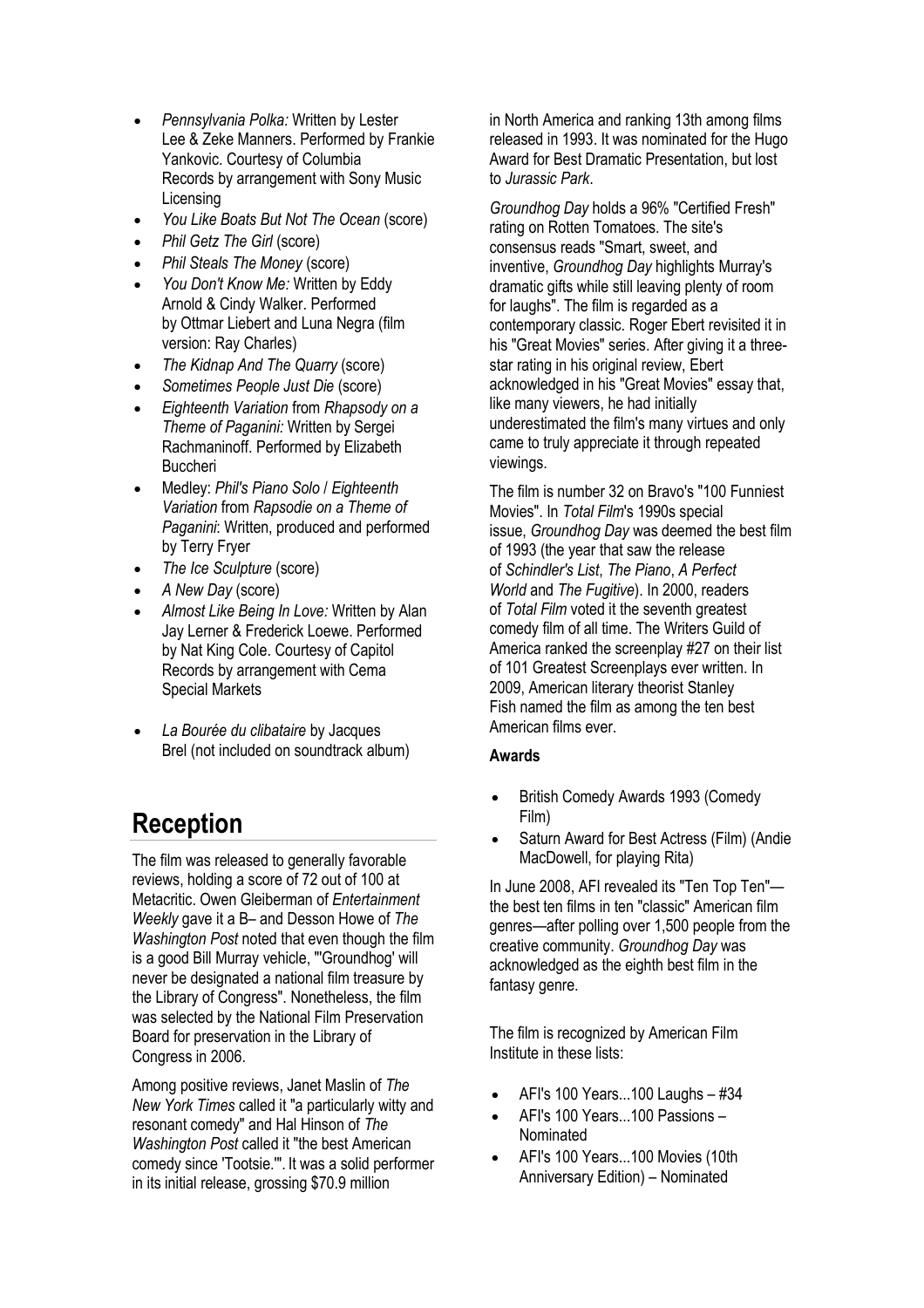2008: [AFI's 10 Top 10:](https://en.wikipedia.org/wiki/AFI%27s_10_Top_10) #8 Fantasy Film

#### **Interpretations and analysis**

The film is often considered an allegory of [self](https://en.wikipedia.org/wiki/Self-help)[improvement,](https://en.wikipedia.org/wiki/Self-help) emphasizing that happiness comes from placing the needs of others above one's own selfish desires. Because no effort is made to explain why the time loop occurs—or why it ends—leaving the viewer to draw his or her own conclusions, writes Jonah Goldberg of the *[National Review](https://en.wikipedia.org/wiki/National_Review)*, "we have what many believe is the best cinematic moral allegory popular culture has produced in decades."

"Groundhog Day", as an expression, has also become shorthand for the concept of [spiritual](https://en.wikipedia.org/wiki/Transcendence_(philosophy))  [transcendence.](https://en.wikipedia.org/wiki/Transcendence_(philosophy)) As such, the film has become a favorite of some [Buddhists](https://en.wikipedia.org/wiki/Buddhism) who see its themes of selflessness and rebirth as reflections of their own spiritual messages. In the Judeo-Christian tradition, it has been seen as a representation of [purgatory.](https://en.wikipedia.org/wiki/Purgatory) "Connors goes to his own version of hell, but since he's not evil it turns out to be purgatory, from which he is released by shedding his selfishness and committing to acts of love," wrote Goldberg. "Meanwhile, Hindus and Buddhists see versions of reincarnation here, and Jews find great significance in the fact that Connors is saved only after he performs *mitzvahs* (good deeds) and is returned to earth, not heaven, to perform more." It has even been described by some religious leaders as the "most spiritual film of our time". "The curse is lifted when Bill Murray blesses the day he has just lived," wrote the critic Rick Brookhiser. "And his reward is that the day is taken from him. Loving life includes loving the fact that it goes."

Theologian Michael P. Pholey, writing for *[Touchstone Magazine](https://en.wikipedia.org/wiki/Touchstone_Magazine)*, commented on the difficulty of determining a single religious or philosophical interpretation of the film, given Ramis's "ambiguous religious beliefs" as "an agnostic raised Jewish and married to a Buddhist", and suggested that when not viewed through a "single hermeneutical lens", the film could be seen as "a stunning allegory of moral, intellectual, and even religious excellence in the face of postmodern decay, a sort of Christian-Aristotelian [Pilgrim's Progress](https://en.wikipedia.org/wiki/The_Pilgrim%27s_Progress) for those lost in the contemporary cosmos." Others see an interpretation of [Nietzsche](https://en.wikipedia.org/wiki/Nietzsche)'s directive to imagine life—metaphorically or literally—as an endless repetition of events. "How would this shape your actions?" asks Goldberg. "What would you choose to live out for all eternity?"

#### **Legacy**

The phrase "Groundhog Day" has entered common usage as a reference to an unpleasant situation that continually repeats. Goldberg paraphrased the common meaning as "same stuff, different day".

In the [military,](https://en.wikipedia.org/wiki/Military) referring to unpleasant, unchanging, repetitive situations as "Groundhog Day" became widespread soon after the movie's release in February 1993. A magazine article about the aircraft carrier USS *[America](https://en.wikipedia.org/wiki/USS_America_(CV-66))* mentions its use by sailors in September 1993. The film was a favorite among the Rangers deployed for [Operation Gothic Serpent](https://en.wikipedia.org/wiki/Operation_Gothic_Serpent) in [Somalia](https://en.wikipedia.org/wiki/Somalia) in 1993, because they saw the film as a metaphor of their own situation, waiting monotonous long days between raids. In February 1994, crew members of the aircraft carrier USS *[Saratoga](https://en.wikipedia.org/wiki/USS_Saratoga_(CV-60))* referred to their deployment in the Adriatic Sea, in support of [Bosnia](https://en.wikipedia.org/wiki/Bosnia_and_Herzegovina) operations, as Groundhog Station. A speech by [President Clinton](https://en.wikipedia.org/wiki/Bill_Clinton) in January 1996 specifically referred to the movie and the use of the phrase by military personnel in Bosnia. Fourteen years after the movie's release, "Groundhog Day" was noted as common American [military slang](https://en.wikipedia.org/wiki/Military_slang) for any day of a tour of duty in Iraq, often as a successor to the [World War II-](https://en.wikipedia.org/wiki/World_War_II)era slang term ["SNAFU"](https://en.wiktionary.org/wiki/SNAFU) ("Situation Normal: All Fucked Up").

In his Iraq War memoir *Victory Denied*, MAJ Roger Aeschliman describes guarding assorted visiting dignitaries as his "Groundhog Day":

The dignitary changes but everything else is exactly the same. The same airplanes drop them off at the same places. The same helicopters take us to the same meetings with the same presenters covering the same topics using the same slides. We visit the same troops at the same mess halls and send them away from the same airport pads to find our own way home late at night. Over and over and over and over and over and over and over and over and over until we are redeemed and allowed to go home to Kansas. Amen.

[Member of Parliament](https://en.wikipedia.org/wiki/Member_of_Parliament) [Dennis](https://en.wikipedia.org/wiki/Dennis_Skinner)  [Skinner](https://en.wikipedia.org/wiki/Dennis_Skinner) compared [British Prime Minister](https://en.wikipedia.org/wiki/Prime_Minister_of_the_United_Kingdom) [Tony](https://en.wikipedia.org/wiki/Tony_Blair)  [Blair'](https://en.wikipedia.org/wiki/Tony_Blair)s treatment following the 2004 [Hutton](https://en.wikipedia.org/wiki/Hutton_Inquiry)